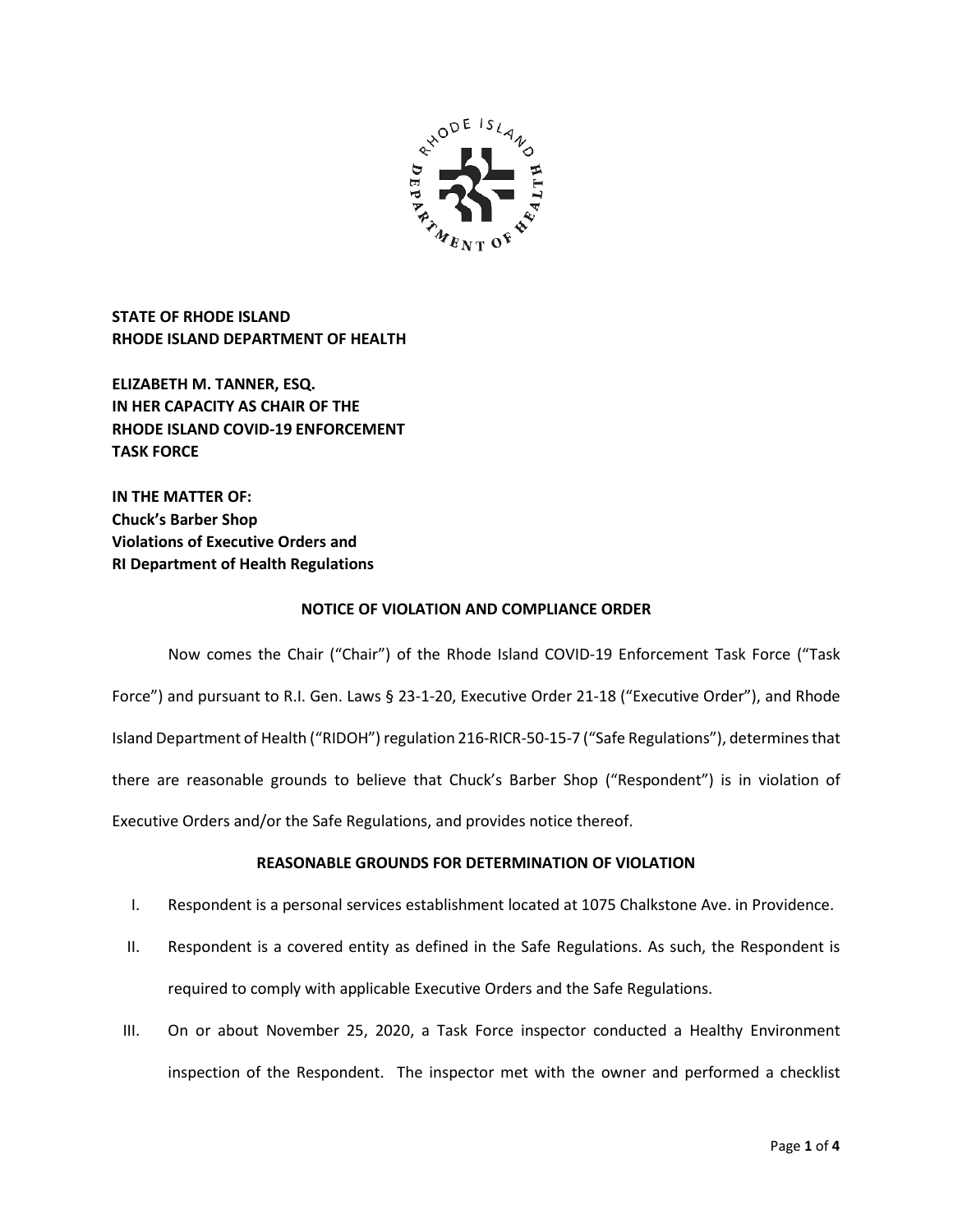inspection based on the Safe Regulations. The inspector determined that Respondent scored a 7/12 for overall requirements. After the inspection, the inspector provided information and resources to the Respondent to help it achieve full compliance. This included a recommendation to the Respondent on how to access www.ReopeningRI.com and the relevant websites for the Executive Orders, rules, regulations, and guidance. The Respondent was also advised that an inspector would conduct a reinspection in the near future.

- IV. On or about February 27, 2021, a different Task Force inspector conducted a reinspection of the Respondent. The inspector met with the owner and performed a checklist inspection based on the Safe Regulations. The inspector determined that the Respondent scored an 8/12 for overall requirements. Of significance though was the fact that the inspector observed the owner, who was not wearing a cloth face covering, performing services on a customer, who was also not wearing a cloth face covering.
- V. Therefore, as a result of the Respondent's failure to comply with applicable Executive Orders and the Safe Regulations, and in the absence of any other information to rebut the allegations above, RIDOH has drawn the conclusion that the above allegations are true, and the Respondent is not in compliance with applicable Executive Orders and/or the Safe Regulations.

#### **ALLEGED VIOLATIONS**

The following alleged violations stem from the February 27, 2021 reinspection.

I. Respondent is in violation of Section 7.4.1(A)(3) of the Safe Regulations, which requires all individuals in an establishment to wear cloth face coverings unless an exception applies and requires establishments to deny entry to any employee, who is not otherwise exempt from the requirement, who refuses to wear a cloth face covering when required. The inspector observed that the owner was actively servicing an unmasked customer while not wearing a mask himself. The owner did not claim an exception.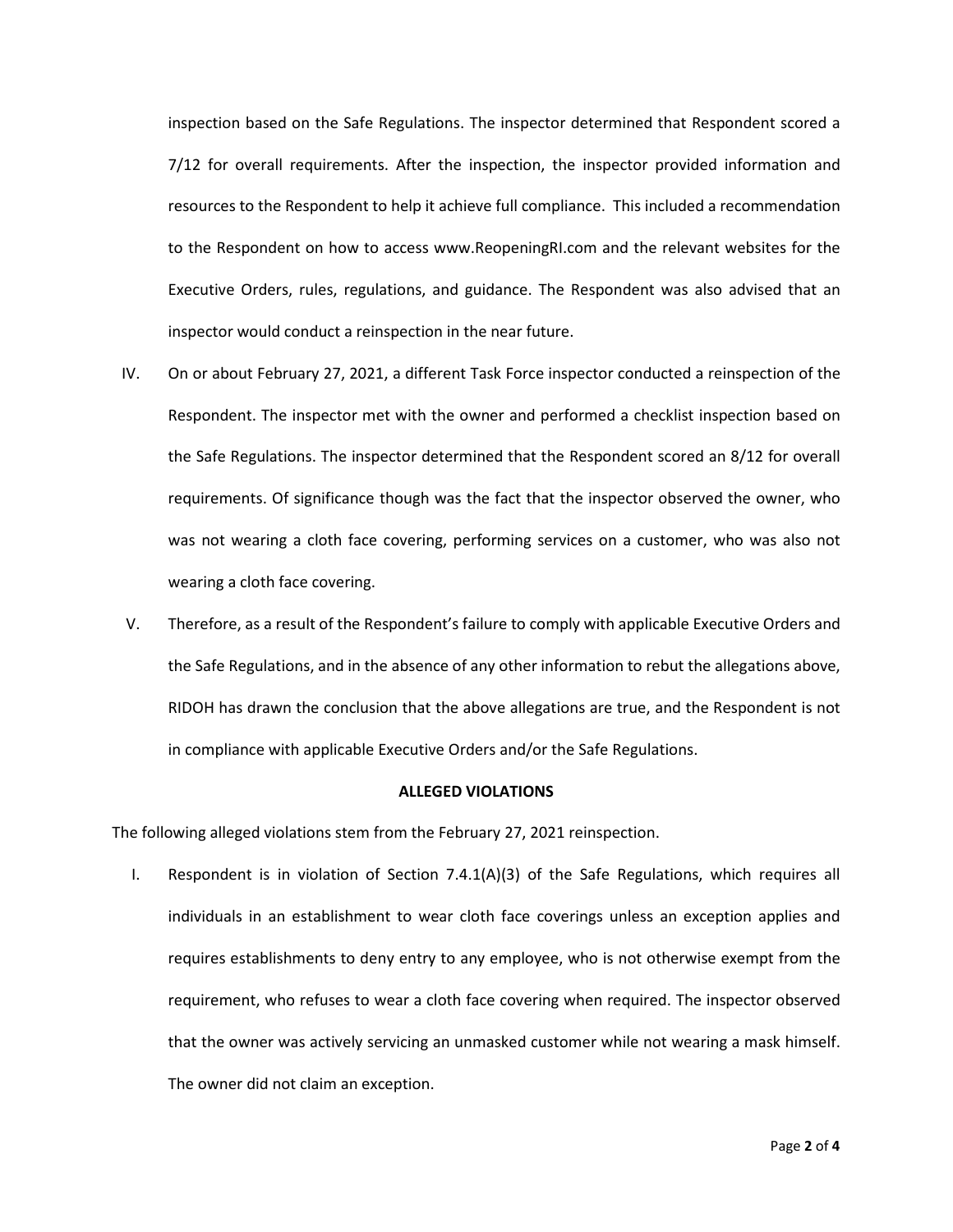- II. Respondent is in violation of Section 7.4.6.(A)(3) of the Safe Regulations, which requires personal service professionals to wear a face covering with protection equivalent to an N-95 respirator and eye protection when performing services that require the individual receiving the service to remove his or her mask. As stated above, the inspector observed that the owner was servicing an unmasked customer without wearing a face covering with protection equivalent to an N-95 style respirator and eye protection.
- III. Respondent is in violation of Section  $7.4.1(A)(1)(a)$  of the Safe Regulations, which requires establishments to ensure compliance with a plan that includes procedures relative to, among other things, physical distancing at all times, to the extent feasible, and additional measures to be taken in high traffic, communal, or other areas where physical distancing is not feasible. The inspector observed that there were no measures in place to ensure that physical distancing was maintained.
- IV. Respondent is in violation of Sections 7.4.1(A)(6) & (7) of the Safe Regulations, which require each covered entity to ensure the performance of environmental cleaning of its establishments once per day and to maintain records documenting such environmental cleaning. Upon request, the Respondent could not produce the required records.

#### **ORDER**

It is hereby ORDERED, that on or before the tenth (10<sup>th</sup>) day from service of this Notice of Violation and Compliance Order, Respondent shall remedy the above cited violations and come into full compliance with applicable Executive Orders and Regulations, by fulfilling the conditions as set forth below:

I. Respondent shall require all employees in its establishment to wear cloth face coverings unless an exception applies. In accordance with Section 7.4.1(3)(a) of the Safe Regulations, Respondent shall deny access to its establishment to any employee who refuses to wear a cloth face covering when required by the Safe Regulations unless an exception applies.